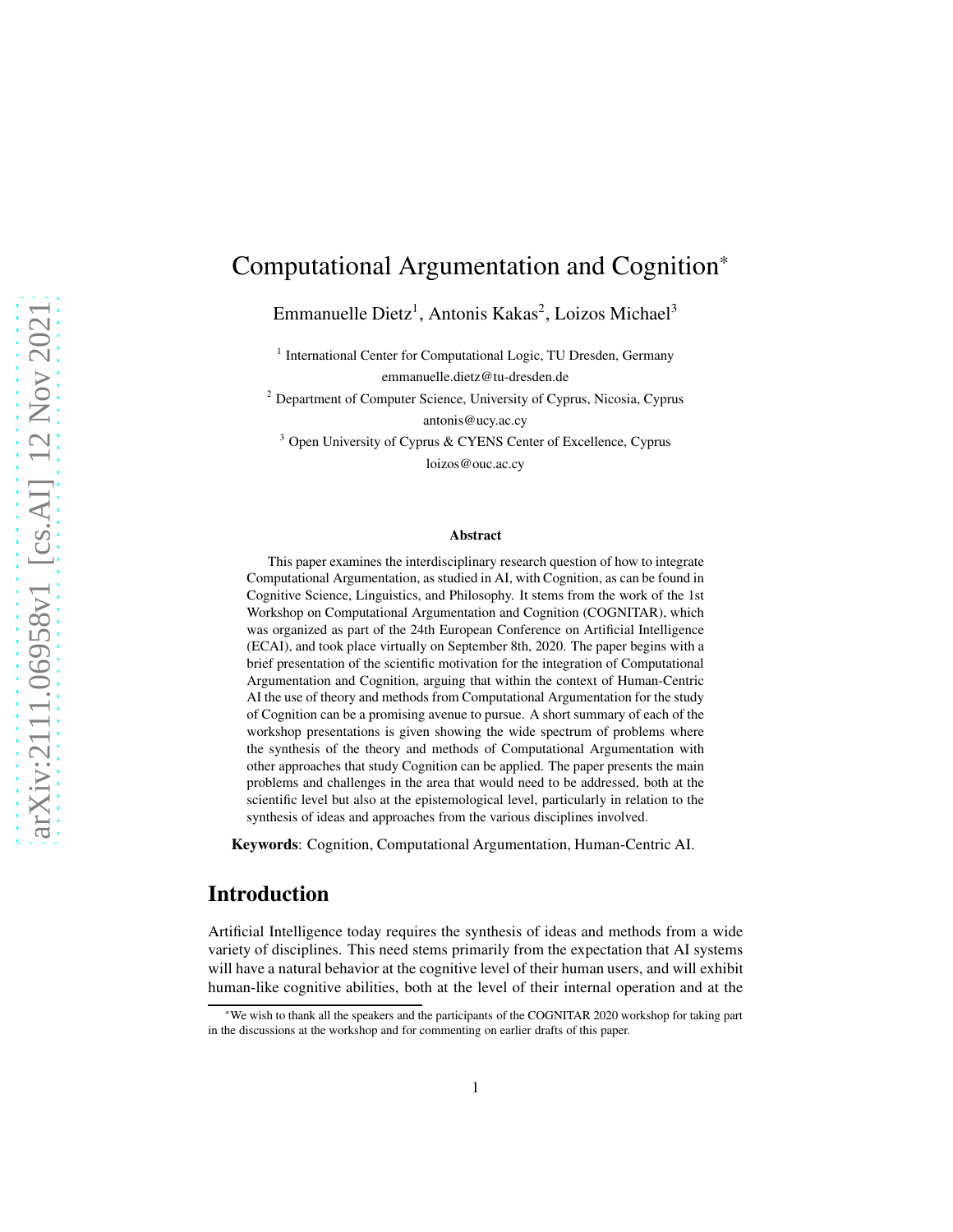level of interacting with humans, or between themselves. Understanding and automating Cognition is, thus, of paramount importance for delivering successful AI systems.

COGNITAR 2020 (<http://cognition.ouc.ac.cy/cognitar/>) was the first event in a new series of International Workshops whose purpose is to help investigate the synthesis between Computational Argumentation in AI, with the study of Cognition in other disciplines such as Cognitive Science, Linguistics, and Philosophy. The aim is to promote and allow this integration to inform the development of AI systems, so that these systems are more attuned to a natural human-like behavior. The main general questions that concerned the workshop were the following:

- Can argumentation provide the basis for computational models of human reasoning that are cognitively adequate?
- How can we form a synthesis between computational argumentation and theories of cognition that will give us models of computational cognition for the development of AI systems?

Cognitively-inspired AI systems have recently attracted a renewed attention from both academia and industry, and the awareness about the need for additional research in this interdisciplinary field is gaining widespread acceptance. In particular, Human-Centric AI requires systems that are built based on a holistic understanding of the human mind and its various cognitive faculties at many different levels. Cognition in AI systems will be important for several aspects of their design:

- Comprehending the data or information from their environment.
- Deciding on what actions to take or recommend to users.
- Learning new knowledge pertaining to their problem domain.
- Explainability at different cognitive levels of expertise.
- Social interaction with human users and artificial agents.
- Ensuring an ethical operation and general behavior.

Understanding and automating the higher-level cognition involved in carrying out the above general tasks of human behavior requires a (logical) formalism that is close to human reasoning as carried out in everyday tasks. The formalism would need a high degree of flexibility to allow dynamic changes and the revision of drawn conclusions. A candidate such framework is that of (dialectic) argumentation as advocated in Philosophy and Cognitive Psychology in early work [\[25,](#page-7-0) [26,](#page-7-1) [27,](#page-7-2) [32,](#page-7-3) [38\]](#page-8-0) and newly supported by many recent studies connecting argumentation with a wide spectrum of different aspects of human reasoning [\[3,](#page-6-0) [4,](#page-6-1) [5,](#page-6-2) [9,](#page-6-3) [10,](#page-6-4) [11,](#page-6-5) [12,](#page-6-6) [16,](#page-7-4) [19,](#page-7-5) [20,](#page-7-6) [23,](#page-7-7) [24,](#page-7-8) [33,](#page-7-9) [35,](#page-8-1) [36,](#page-8-2) [37,](#page-8-3) [39\]](#page-8-4), including such studies within the context of  $AI<sup>1</sup>$  $AI<sup>1</sup>$  $AI<sup>1</sup>$  [\[1,](#page-6-7) [2,](#page-6-8) [6,](#page-6-9) [7,](#page-6-10) [8,](#page-6-11) [13,](#page-6-12) [14,](#page-7-10) [15,](#page-7-11) [17,](#page-7-12) [18,](#page-7-13) [21,](#page-7-14) [22,](#page-7-15) [28,](#page-7-16) [29,](#page-7-17) [30,](#page-7-18) [31,](#page-7-19) [34\]](#page-8-5). The main premise is that argumentation is native to human reasoning and can provide a foundation for (higher-level) cognition and, in turn, for human-centric AI. Can computational argumentation then form an underlying theoretical and practical basis for modeling cognition and building human-centric AI systems?

<span id="page-1-0"></span><sup>&</sup>lt;sup>1</sup>See also references at the following website: <http://cognition.ouc.ac.cy/argument/>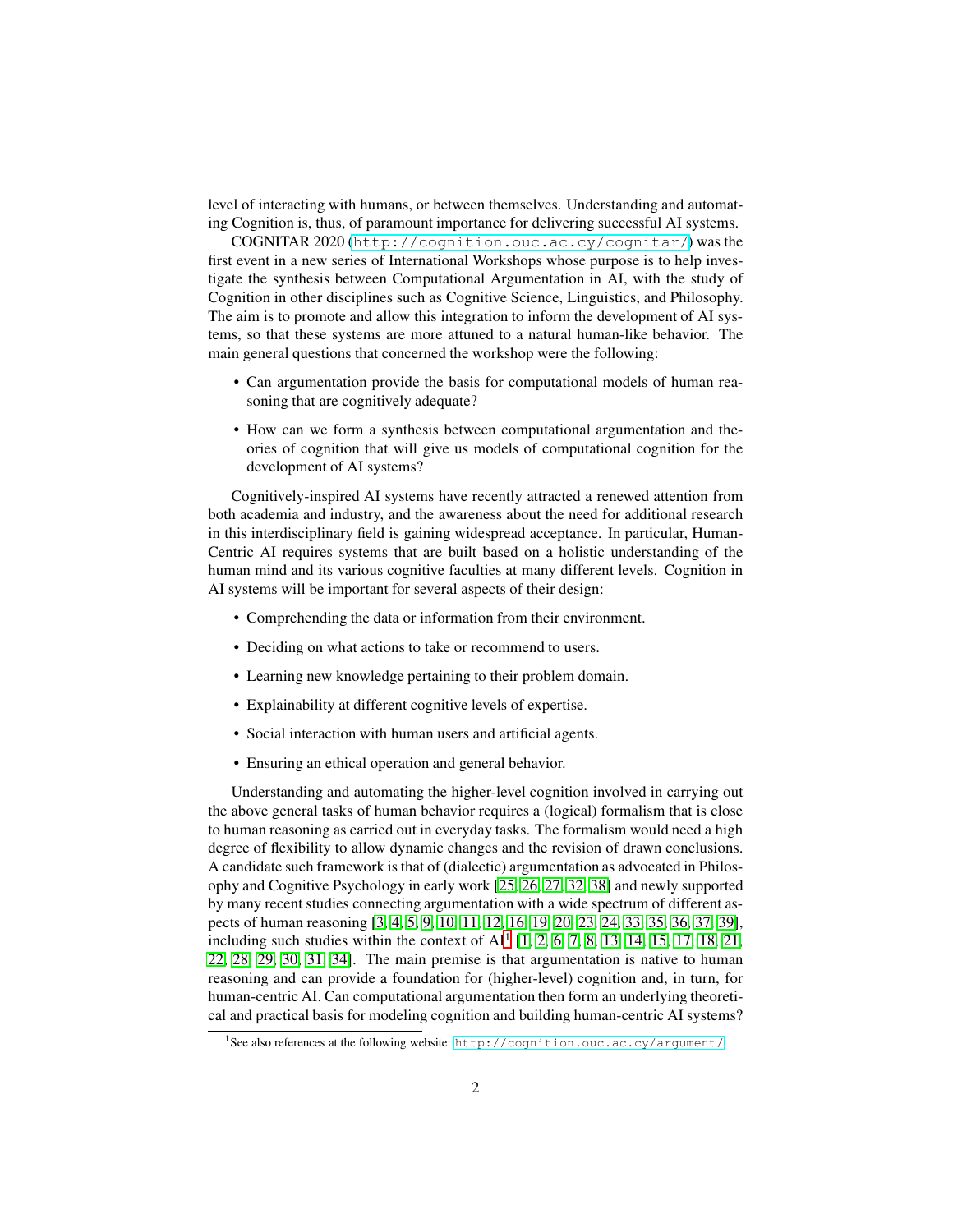#### COGNITAR 2020

In this section we briefly present the talks at the COGNITAR 2020 workshop aiming to convey, through these summaries, the specific research problem that each talk exposed within the scope of synthesizing Computational Argumentation and Cognition.

The workshop had two invited speakers<sup>[2](#page-2-0)</sup>: Martin Hinton from the area of Argumentation and Natural Language and Jakob Suchan from the area of engineering cognitive solutions to Autonomous Systems. The workshop also included eight other talks and an open discussion on "Argumentation and Human-Centric AI" at the end of the meeting.

Martin Hinton, *"Order out of Chaos: A Systematic Approach to the Evaluation of Natural Language Argumentation"* Human cognition is best understood through language. Martin Hinton argued that systematic approaches to argumentation are of direct relevance to computational application and proposes the Comprehensive Assessment Procedure for Natural Argumentation, CAPNA. CAPNA, a systematic argument evaluation procedure, contains various stages, such as argument identification, informal argument pragmatics, and the underlying reasoning analysis. CAPNA then accepts an argument, if it has not been rejected at any of these stages. For the application of AI, it seems more important to understand the way arguments work and how they are expressed than the way people think.

Jakob Suchan, *"Commonsense Reasoning for Autonomous Driving"* Jakob Suchan presented a framework for visual sense making within the realm of autonomous driving. The challenge is to extract from the low level visual data high-level cognitive information about the observed state of the world. Thus the work addresses in a concrete way the task of integrating low-level with high-level processes that would result in a cognitive comprehension of the visual data, on which then other actions can be based. The extraction of high-level cognitive information is carried out through abductive explanations of the perceived scene based on common sense reasoning about the dynamics of the scenes. This uses an Event Calculus based representation and Answer Set Programming for the process of abduction.

Kenneth Skiba and Matthias Thimm, *"Towards Ranking-based Semantics for Abstract Argumentation using Conditional Logic Semantics"* Conditional logics is a knowledge representation and reasoning formalism for capturing associations between properties of the world. Kenneth Skiba and Matthias Thimm investigated the integration of this formalism with abstract argumentation. They presented a technical solution for translating an abstract argumentation framework into conditional logics, and gave the semantics to the resulting translation by ranking the arguments in terms of how many possible worlds that satisfy the conditionals also satisfy each argument. Effectively, this understanding goes beyond the standard binary acceptability relation, but offers a ranking of the arguments in terms of their intuitive "acceptability" strength.

<span id="page-2-0"></span><sup>&</sup>lt;sup>2</sup>The first part of COGNITAR comprising the two invited talks was held jointly with the ECAI workshop "Artificial and Human Intelligence: Formal and Cognitive Foundations for Human-Centred Computing".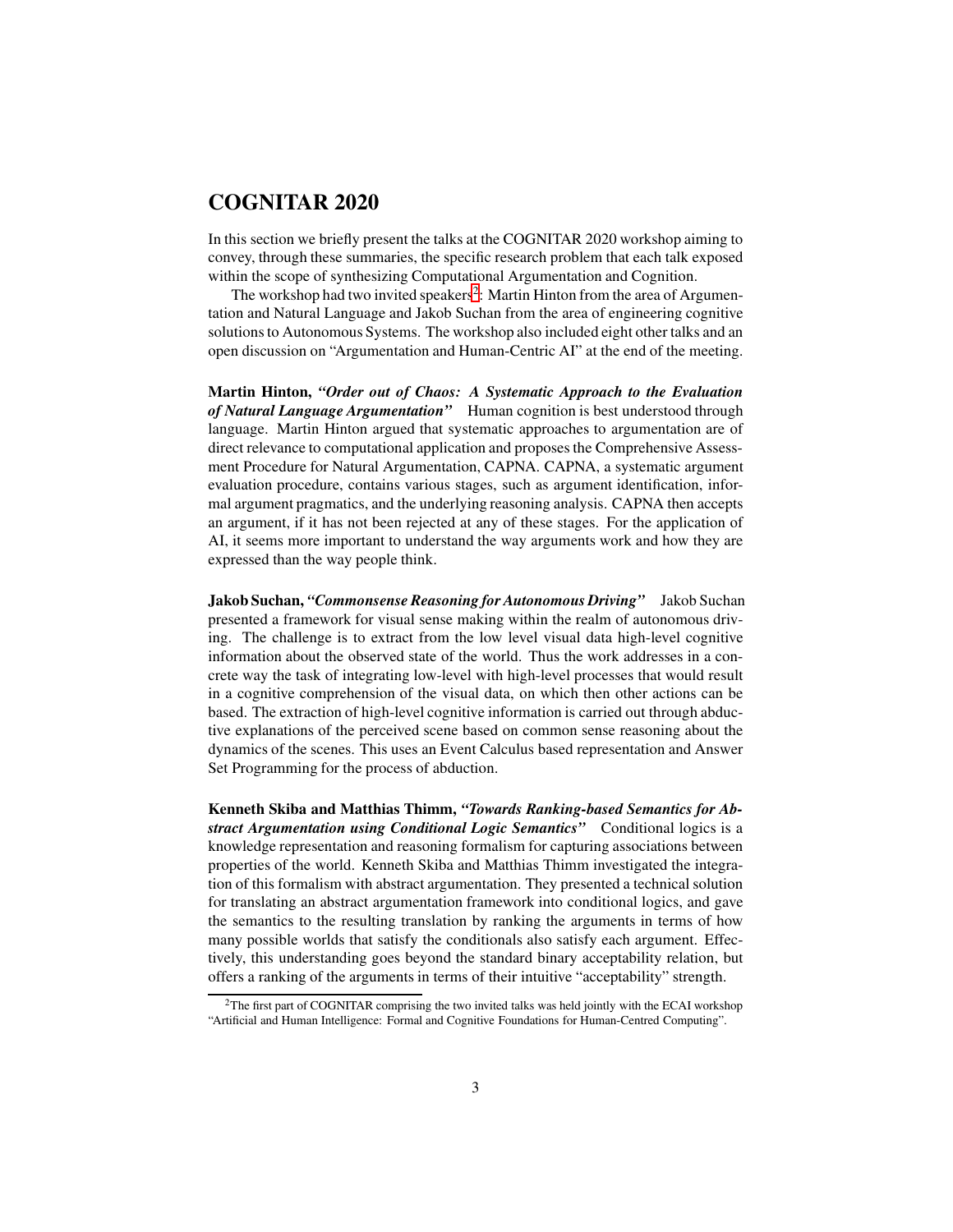Marcin Koszowy, Steve Oswald, Katarzyna Budzynska and Barbara Konat, *"The Role of Rephrase in Argumentation: Computational and Cognitive Aspects"* Argumentation is influenced significantly by the environment in which it takes place. For example, simply asking to rephrase an argument or reformulating a speaker's own claim can have a non-trivial impact on the persuasive effectiveness within a dialogue. Marcin Koszowy et al. study this, aiming to both formulate a pragmatic theory for rephrase that combines linguistic evidence for rephrase use with examining empirically the effect of rephrasing. In particular, they have carried out an extensive corpus study combining expertise on linguistics and cognitive science which can be then applied in argument mining. They have presented their results on corpus analysis and of experiments that they have run with human participants to test explicitly the effect of rephrase on persuasion.

Antonio Lieto and Fabiana Verner, *"On the Impact of Fallacy-based Schemata and Framing Techniques in Persuasive Technologies"* Fallacies are powerful heuristics, which are incorrect but psychologically persuasive, because they appear psychologically plausible. Antonio Lieto and Fabiana Verner presented two studies where some well-known fallacious reducible schemata were applied in the area of technology-based persuasion. The results of the first study within e-commerce indicate that half of the users were not influenced by the used fallacies, whereas the other half were influenced by some of them. The second study was within an online magazine of a university, and showed that the Argumentum Ad Populum fallacy (a proposition must be true because many or most people believe it) was not efficient. They also tested the framing effect, a technique where the same content is formulated differently, and found out that the number of visualization and clicks were higher with negative framing. Finally, the application of the fallacious reducible schemata is helpful to analyze the behavior of different users and allows to measure which mix of techniques can be more efficient.

Sangeet Khemlani, *"Leveraging Cognitive Constraints for Interpretable AI"* Human thinking is extraordinary limited. It depends on mental simulations (mental models) which are very costly, constrained, and biased in various ways. People use these models to reason about space, time, and causality. Sangeet Khemlani presented the MReasoner, a unified computational implementation of the model theory, that simulates human reasoning errors and their optimal performance. One example demonstrates how reasoning between qualitative spatial relations within MReasoner interfaces with object recognition based on machine learning technologies. Sangeet Khemlani argued that the insights gained by modeling the way that people reason will help design better AI and enrich interactions with AI and robotic agents.

Katarzyna Budzynska and Marcin Koszowy, *"An Empirical Turn in Studying Ethos in Argumentation*" Ethos, the character of the speaker, is one of the key elements of real-life argumentation in debates and more generally in human communication. Katarzyna Budzynska and Marcin Koszowy presented their initial work and the longterm program of a newly formed laboratory, "The New Ethos", whose goal is to implement innovative technologies of ethos mining and ethos analytics. Their work is theo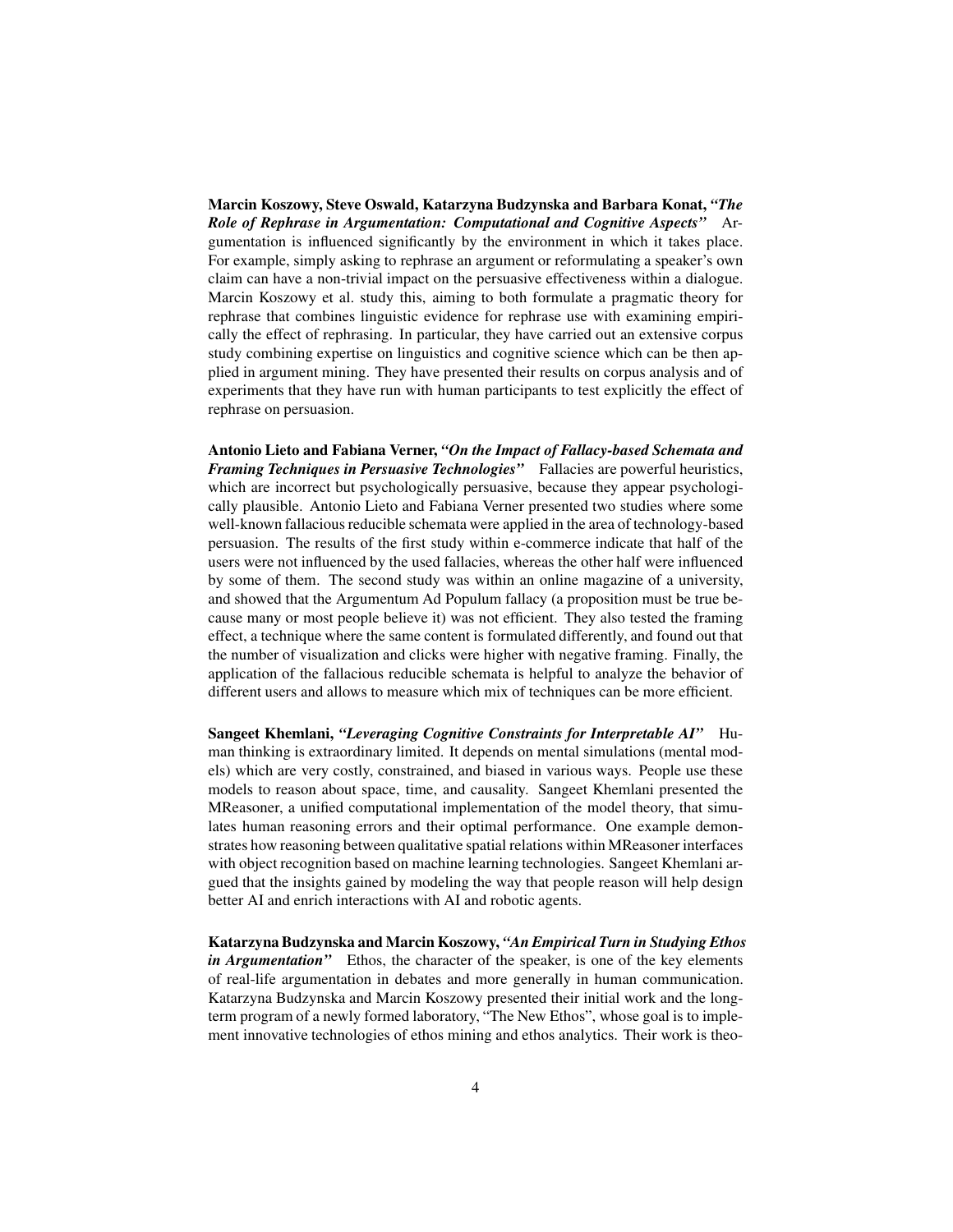retically driven and empirically grounded in the analysis of large-scale corpora which contain real-life argumentation in different domains. They identify a variety of ethotic strategies which speakers use in natural communication with the goal of providing an insight into ethos dynamics.

Marcos Cramer, *"Comparing the Cognitive Plausibility of Abstract Argumentation Semantics Based on Empirical Studies"* Abstract argumentation frameworks are amenable to multiple semantics, each capturing and formalizing a different intuition of when a set of arguments is collectively considered to be acceptable. Naturally, one may wish to investigate which of those intuitions are cognitively plausible. Marcos Cramer discusses empirical studies that seek to identify which argumentation semantics predicts best how humans evaluate arguments. The studies point towards certain conclusions about which family of semantics is more predictive of human choices, but also suggest that further studies might be necessary to distinguish among the individual members of that family, or to investigate additional aspects of argumentation semantics (e.g., the existence of multiple acceptable sets for a given argumentation framework).

Ilya Ashikhmin, *"Debatt — The Social Argument Map"* Ilya Ashikhmin presented Debatt, the social argument map project whose purpose is to develop a web application for constructing argument maps. The motivation comes from observations in social networks, where civilized discussions do not seem to be encouraged and good arguments/ counterarguments are often scattered across multiple unconnected discussions. Formal systems do not seem to be suitable as they are too complex or too restrictive, which is not necessary for the purpose. With Debatt, Ilya Ashikhmin aims at finding a good balance between keeping the web application simple while allowing for extensions and the flexibility to decide which formalism to apply for acceptability of arguments.

Annemarie Borg and Floris Bex, *"Good Explanations for Formal Argumentation"* Explainability is today one of the most important requirements on (human-centric) AI systems. Explanations are closely related to argumentation and Annemarie Borg and Floris Bex presented some general desiderata for "good" explanations in formal argumentation frameworks. For example, such explanations would need to be compatible with the cognitive level of the intended users of applications build on formal argumentation. They also pointed out that the form and generation of argumentation-based explanations would benefit from the wealth of studies on explanation in social sciences.

### Challenges and Future Directions

In this section we present the main future challenges in the quest to bring closer Computational Argumentation and Cognition as these arose from the talks of the workshop and an open discussion on the links between Computational Argumentation and Human-Centric AI around the following two general questions:

• At the scientific level: *"What is the potential role of Computational Argumentation for Human-Centric AI and how can this role be realized?"*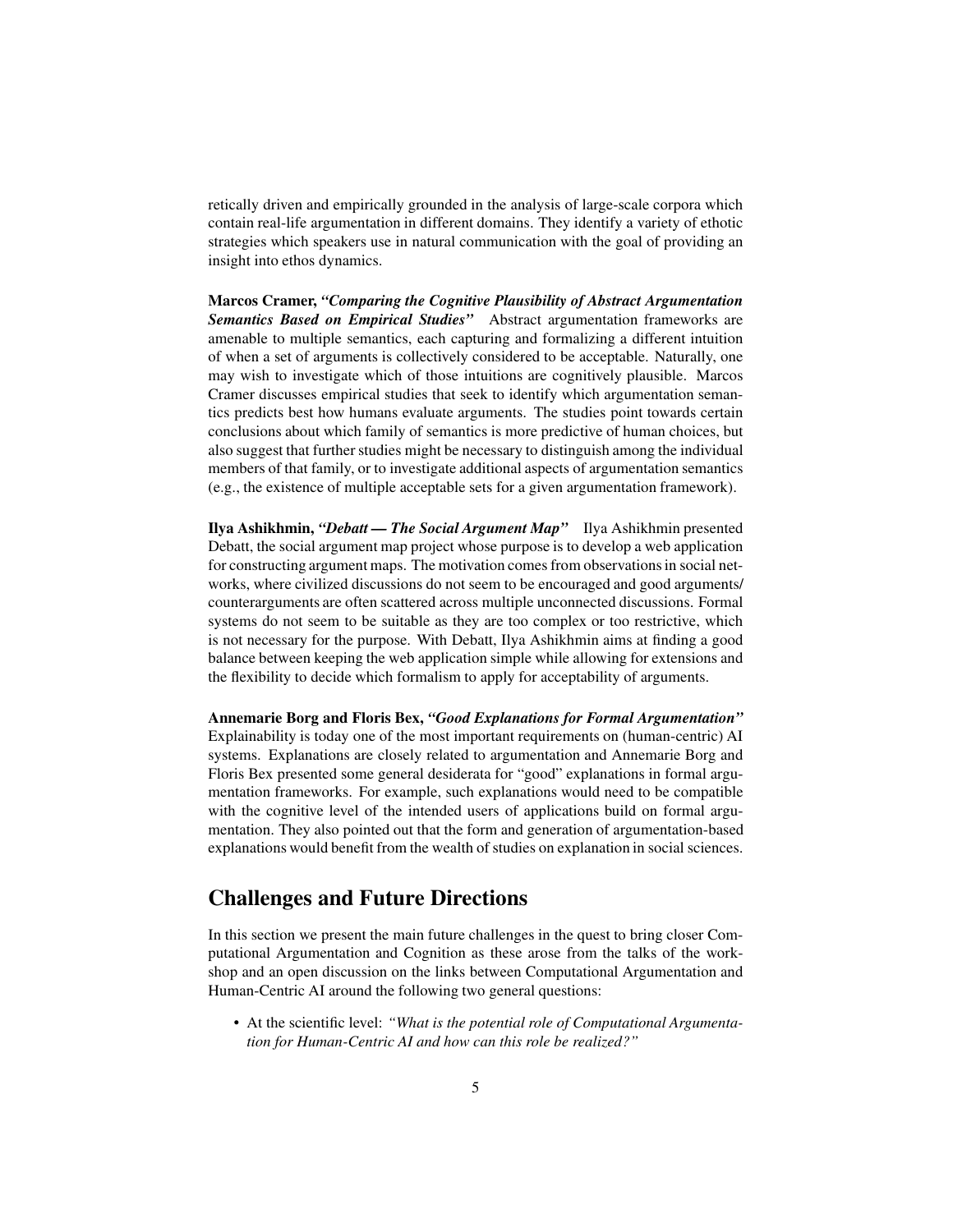• At the epistemological level: *"What are the main synergies between disciplines needed to harness the potential of computational argumentation for Human-Centric AI?"*

The main purpose of the discussion was to raise the various challenges and problems that would need to be addressed to answer in a constructive way these questions. More specifically, the following issues were identified:

• Does the natural link of argumentation to human cognition make its use in building AI systems necessary?

In particular, how can argumentation technology facilitate a meaningful engagement between AI and human users? How can we harness the link of argumentation with human reasoning in Natural Language for this purpose?

• What is the role of argumentation, if any, in linking the System 1 and System 2 cognitive processes?

In particular, can argumentation be used to build on top of System 1 modules of AI systems, e.g., sub-symbolic connectionist approaches to machine learning, a System 2 cognitive model?

• How can argumentation help with the ethical requirements of AI systems and indeed with the responsible use of such systems?

In particular, how can argumentation help regulate the tension between persuasiveness and ethical behavior of AI systems? Can argumentation technology mitigate the effect of non-responsible use of AI systems by exposing marketing practices based on fallacious arguments?

• What is the role of argumentation in the quest for Explainable AI?

In particular, in the context of Machine Learning, can argumentation provide a layer on top of learning that would allow the further use of the results of learning?

• What empirical studies will help us understand the link between human reasoning and computational argumentation is a way useful for building AI systems?

In particular, how can we design such experiments where the reasons for and against considered by humans in their reasoning are revealed by them without any bias from the experimental setup?

• What are the main synergies with other disciplines that would allow computational argumentation to better address the needs of Human-Centric AI?

In particular, how can we harness the results and methods from the various extensive studies of argumentation in other disciplines whose focus comes from the use of argumentation in human introspection and/or debate?

Admittedly, most if not all of the issues underlying the above questions constitute central concerns for Human-Centric AI in general. The purpose of this paper, and indeed that of the COGNITAR workshop series, is to study these concerns from the perspective of argumentation, and to examine how this perspective can contribute, alongside other approaches, in addressing the central challenges of Human-Centric AI.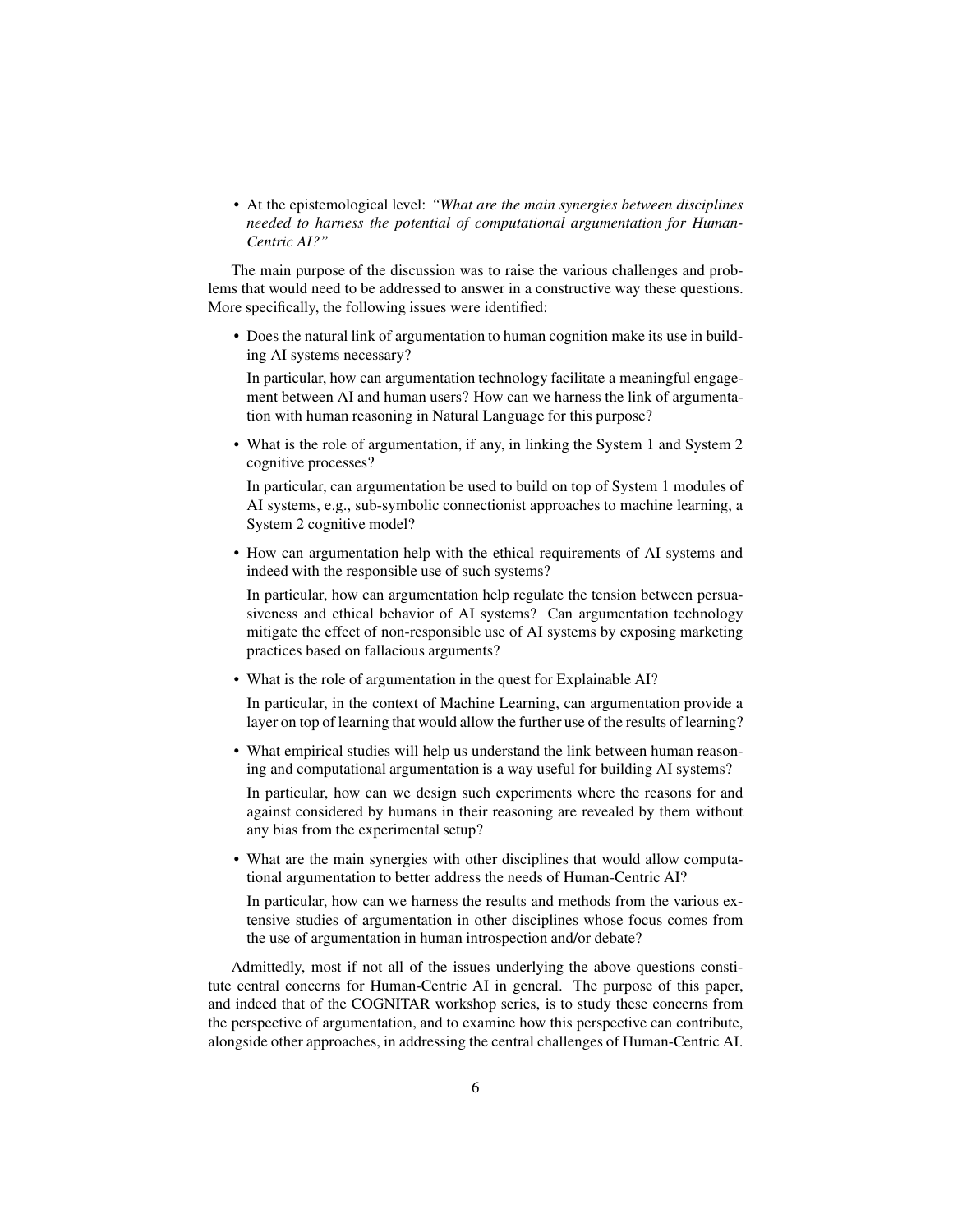#### <span id="page-6-7"></span>References

- [1] Katie Atkinson, Pietro Baroni, Massimiliano Giacomin, Anthony Hunter, Henry Prakken, Chris Reed, Guillermo Simari, Matthias Thimm, and Serena Villata. Towards Artificial Argumentation. *AI Magazine*, 38(3):25–36, 2017.
- <span id="page-6-8"></span><span id="page-6-0"></span>[2] Pietro Baroni, Dov Gabbay, Massimiliano Giacomin, and Leendert van der Torre. *Handbook of Formal Argumentation*. College Publications, 2018.
- [3] Floris J. Bex. *Arguments, Stories and Criminal Evidence: A Formal Hybrid Theory*, volume 92 of *Law and Philosophy Library*. Springer, 2011.
- <span id="page-6-1"></span>[4] J. Anthony Blair and Christopher W. Tindale (eds). *Groundwork in the Theory of Argumentation*. Argumentation Library. Springer, 2012.
- <span id="page-6-2"></span>[5] Katarzyna Budzynska, Michal Araszkiewicz, Barbara Bogołębska, Piotr Cap, Tadeusz Ciecierski, Kamila Debowska-Kozlowska, Barbara Dunin-Keplicz, Marcin Dziubiński, Michał Federowicz, Anna Gomolińska, Andrzej Grabowski, Teresa Hołówka, Łukasz Jochemczyk, Magdalena Kacprzak, Paweł Kawalec, Maciej Kielar, Andrzej Kisielewicz, Marcin Koszowy, Robert Kublikowski, Piotr Kulicki, Anna Kuzio, Piotr Lewiński, Jakub Z. Lichański, Jacek Malinowski, Witold Marciszewski, Edward Nieznański, Janina Pietrzak, Jerzy Pogonowski, Tomasz A. Puczyłowski, Jolanta Rytel, Anna Sawicka, Marcin Selinger, Andrzej Skowron, Joanna Skulska, Marek Smolak, Małgorzata Sokół, Agnieszka Sowińska, Piotr Stalmaszczyk, Tomasz Stawecki, Jarosław Stepaniuk, Alina Strachocka, Wojciech Suchoń, Krzysztof Szymanek, Justyna Tomczyk, Robert Trypuz, Kazimierz Trzęsicki, Mariusz Urbański, Ewa Wasilewska-Kamińska, Krzysztof A. Wieczorek, Maciej Witek, Urszula Wybraniec-Skardowska, Olena Yaskorska, Maria Załęska, Konrad Zdanowski, and Tomasz Zurek. The Polish School of Argumentation: A Manifesto. *Argumentation*, 28(3):267–282, 2014.
- <span id="page-6-9"></span>[6] Katarzyna Budzynska and Chris Reed. Advances in Argument Mining. In Preslav Nakov and Alexis Palmer, editors, *Proceedings of the 57th Conference of the Association for Computational Linguistics, Tutorial Abstracts*, pages 39–42, 2019.
- <span id="page-6-10"></span>[7] Marcos Cramer and Mathieu Guillaume. Empirical Study on Human Evaluation of Complex Argumentation Frameworks. In Francesco Calimeri, Nicola Leone, and Marco Manna, editors, *Proceedings of the 16th European Conference on Logics in Artificial Intelligence*, volume 11468 of *Lecture Notes in Computer Science*, pages 102–115. Springer, 2019.
- <span id="page-6-11"></span>[8] Artur S. d'Avila Garcez, Dov M. Gabbay, and Luis C. Lamb. A Neural Cognitive Model of Argumentation with Application to Legal Inference and Decision Making. *Journal of Applied Logic*, 12(2):109–127, 2014.
- <span id="page-6-3"></span>[9] Frans H. Van Eemeren, Rob Grootendorst, and Tjark Kruiger. *Handbook of Argumentation Theory: A Critical Survey of Classical Backgrounds and Modern Studies*, volume 7. Walter de Gruyter GmbH & Co KG, 2019.
- <span id="page-6-4"></span>[10] David Godden. Argumentation, Rationality and Psychology of Reasoning. *Informal Logic*, 35(2):135–166, 2015.
- <span id="page-6-5"></span>[11] Martin Hinton. Language and Argument: A Review of the Field. *Research in Language*, 17(1):93–103, 2019.
- <span id="page-6-6"></span>[12] Michael H. G. Hoffmann. Reflective Argumentation: A Cognitive Function of Arguing. *Argumentation*, 30:365–397, 2016.
- <span id="page-6-12"></span>[13] Jos Hornikx and Ulrike Hahn. Reasoning and Argumentation: Towards an Integrated Psychology of Argumentation. *Thinking & Reasoning*, 18(3):225–243, 2012.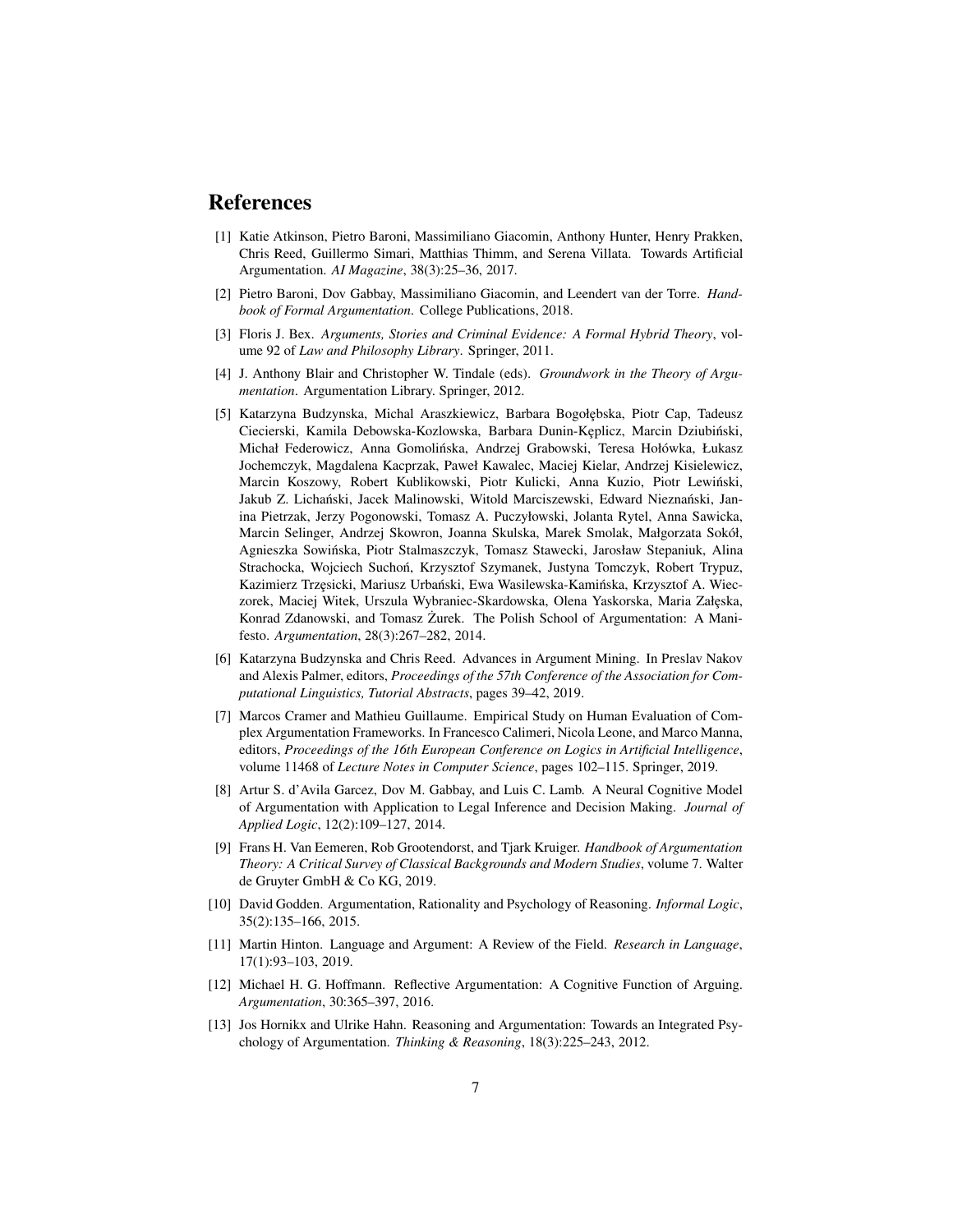- <span id="page-7-11"></span><span id="page-7-10"></span>[14] Antonis C. Kakas. Informalizing Formal Logic. *Informal Logic*, 39(2):169–204, 2019.
- <span id="page-7-4"></span>[15] Antonis C. Kakas and Loizos Michael. Cognitive Systems: Argument and Cognition. *The IEEE Intelligent Informatics Bulletin*, 17(1):14–20, 2016.
- <span id="page-7-12"></span>[16] Erik C. W. Krabbe. The Formalization of Critical Discussion. *Argumentation*, 31:101–119, 2017.
- [17] Antonio Lieto and Fabiana Vernero. Influencing the Others' Minds: An Experimental Evaluation of the Use and Efficacy of Fallacious-Reducible Arguments in Web and Mobile Technologies. *PsychNology Journal*, 12(3):87–105, 2014.
- <span id="page-7-13"></span>[18] Marcos Cramer and Emmanuelle-Anna Dietz Saldanha. Logic Programming, Argumentation and Human Reasoning. In Mehdi Dastani, Huimin Dong, and Leon van der Torre, editors, *Proceedings of the 3rd International Conference on Logic and Argumentation*, volume 12061 of *Lecture Notes in Computer Science*, pages 58–79. Springer, 2020.
- <span id="page-7-5"></span>[19] Hugo Mercier. The Argumentative Theory: Predictions and Empirical Evidence. *Trends in Cognitive Sciences*, 20(9):689–700, 2016.
- <span id="page-7-6"></span>[20] Hugo Mercier and Dan Sperber. Why Do Humans Reason? Arguments for an Argumentative Theory. *Behavioral and Brain Sciences*, 34(2):57–74, 2011.
- <span id="page-7-14"></span>[21] Loizos Michael. Cognitive Reasoning and Learning Mechanisms. In Antonio Lieto, Mehul Bhatt, Alessandro Oltramari, and David Vernon, editors, *Proceedings of the 4th International Workshop on Artificial Intelligence and Cognition*, pages 2–23, 2016.
- <span id="page-7-15"></span>[22] Loizos Michael. Machine Coaching. In Tim Miller, Rosina Weber, and Daniele Magazzeni, editors, *Proceedings of the IJCAI Workshop on Explainable Artificial Intelligence*, pages 80–86, 2019.
- <span id="page-7-7"></span>[23] Mike Oaksford and Nick Chater. New Paradigms in the Psychology of Reasoning. *Annual Review of Psychology*, 71(1):305–330, 2020.
- <span id="page-7-8"></span>[24] Steve Oswald, Thierry Herman, and Jérôme Jacquin (eds). *Argumentation and Language — Linguistic, Cognitive and Discursive Explorations*. Springer, 2018.
- <span id="page-7-0"></span>[25] Chaïm Perelman and Lucie Olbrechts-Tyteca. *The New Rhetoric: A Treatise on Argumentation*. University of Notre Dame Press, 1969.
- <span id="page-7-2"></span><span id="page-7-1"></span>[26] John L. Pollock. Defeasible Reasoning. *Cognitive Science*, 11(4):481–518, 1987.
- <span id="page-7-16"></span>[27] John L. Pollock. *Cognitive Carpentry: A Blueprint for How to Build a Person*. MIT Press, 1995.
- [28] Henry Prakken. *Logical Tools for Modelling Legal Argument: A Study of Defeasible Reasoning in Law*. Springer, 2011.
- <span id="page-7-17"></span>[29] Chris Reed and Floriana Grasso. Recent Advances in Computational Models of Natural Argument. *International Journal of Intelligent Systems*, 22(1):1–15, 2007.
- <span id="page-7-18"></span>[30] Ariel Rosenfeld and Sarit Kraus. Strategical Argumentative Agent for Human Persuasion. In *Proceedings of the 22nd European Conference on Artificial Intelligence*, pages 320–328, 2016.
- <span id="page-7-19"></span>[31] Emmanuelle-Anna Dietz Saldanha and Antonis C. Kakas. Cognitive Argumentation for Human Syllogistic Reasoning. *K¨unstliche Intelligenz*, 33(3):229–242, 2019.
- <span id="page-7-9"></span><span id="page-7-3"></span>[32] Stephen E. Toulmin. *The Uses of Argument*. Cambridge University Press, 1958.
- [33] Frans H. van Eemeren and Rob Grootendorst. *A Systematic Theory of Argumentation: The Pragma-Dialectical Approach*. Cambridge University Press, 2003.